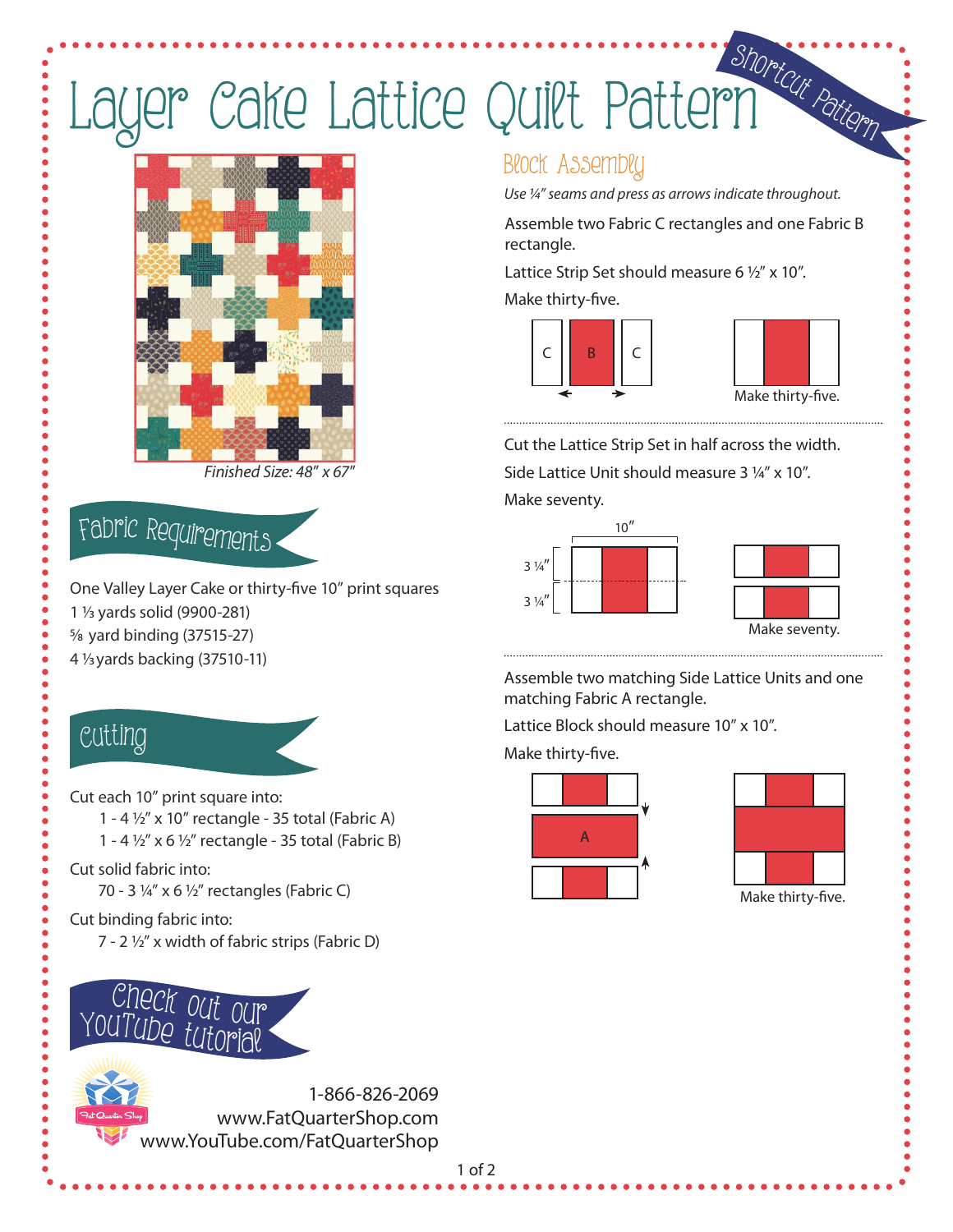# Layer Cake Lattice Quilt Pattern

### Quilt Rows

Assemble five Lattice Blocks.

Pay close attention to block placement.

Lattice Row One should measure 10" x 48".

#### Make four.



Assemble five Lattice Blocks.

Pay close attention to block placement.

Lattice Row Two should measure 10" x 48".

Make three.



### Quilt Center

Assemble the Quilt Center.

Quilt Center should measure 48" x 67".



### Finishing

Piece the Fabric D strips end to end for binding. Quilt and bind as desired.

Copyright 2016 Fat Quarter Shop, LLC. All rights reserved. Duplication of any kind is prohibited. This pattern may be used for personal purposes only and may not be reproduced without the express written permission from the Fat Quarter Shop.

These patterns may not be used for commercial purposes.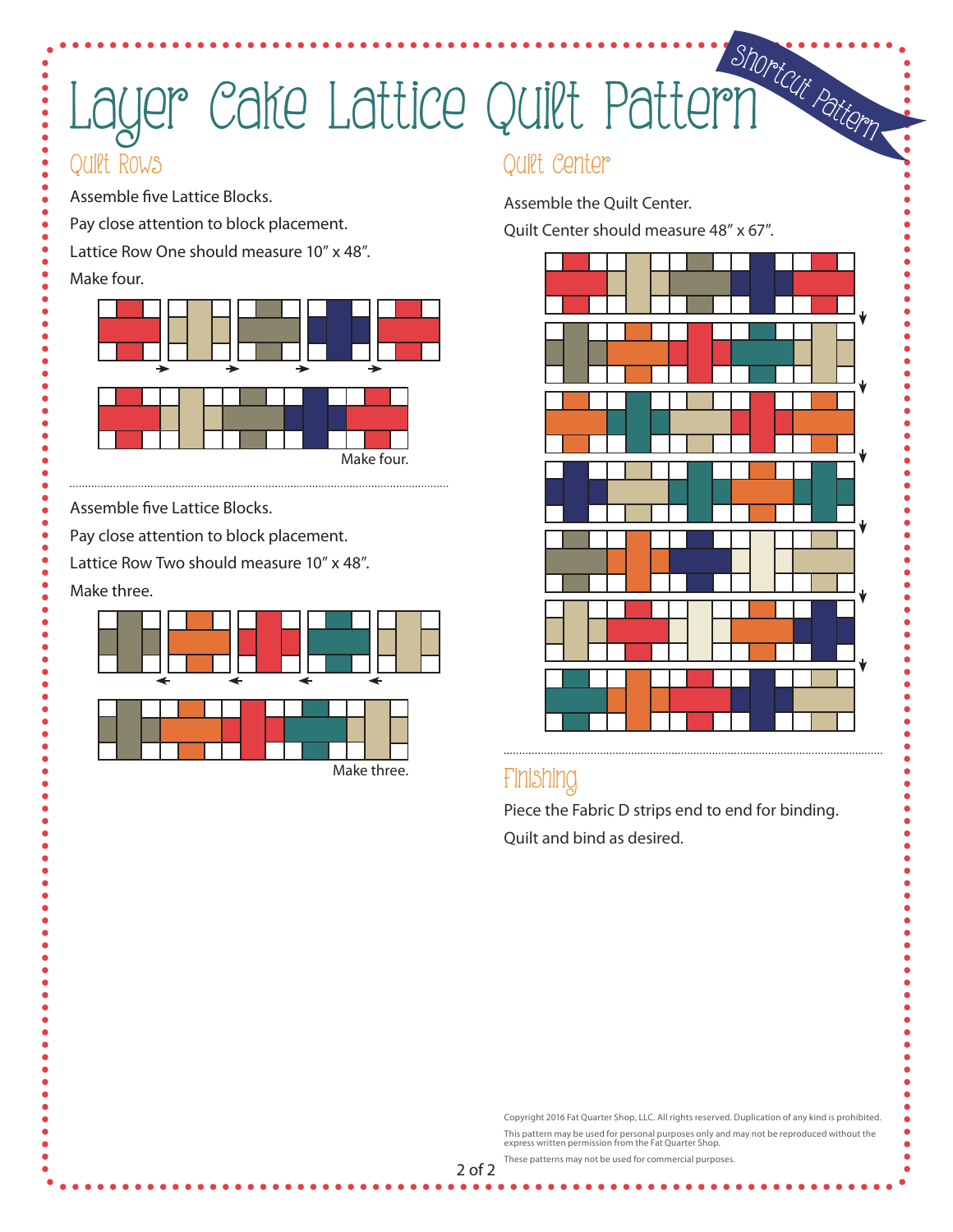# Layer Cake Lattice Sizing Guide

*Follow the block instructions for the original Layer Cake Lattice pattern. This reference guide will assist in making it in different sizes.*

## Crib Quilt

*Finished Size: 38 1/2*" *x 48*"

#### **Fabric Requirements:**

- 1 Layer Cake or twenty 10" squares
- 7/8 yard solid fabric
- 1/2 yard binding
- 2 2/3 yards backing

#### **Cutting:**

- Cut each 10" print square into:
	- 1 4  $\frac{1}{2}$ " x 10" rectangle 20 total (Fabric A)
	- 1 4  $\frac{1}{2}$ " x 6  $\frac{1}{2}$ " rectangle 20 total (Fabric B)

#### Cut solid fabric into:

40 - 3 1/4" x 6 1/2" rectangles (Fabric C)

#### Cut binding fabric into:

6 - 2  $\frac{1}{2}$ " x width of fabric strips (Fabric D)

#### **Instructions:**

Make twenty Lattice Strip Sets. Cut the Lattice Strip Sets into forty Side Lattice Units.

Make twenty Lattice Blocks.

Assemble four Lattice Blocks. Pay close attention to block placement.

Make three Lattice Row Ones.

Assemble four Lattice Blocks. Pay close attention to block placement.

Make two Lattice Row Twos.



## Lap Quilt

Refer to Layer Cake Lattice pattern for Lap Quilt.



#### 1-866-826-2069 www.FatQuarterShop.com www.YouTube.com/FatQuarterShop Copyright 2016 Fat Quarter Shop, LLC. All rights reserved. Duplication of any kind is prohibited.

express written permission from the Fat Quarter Shop. These patterns may not be used for commercial purposes.

This pattern may be used for personal purposes only and may not be reproduced without the



1 of 3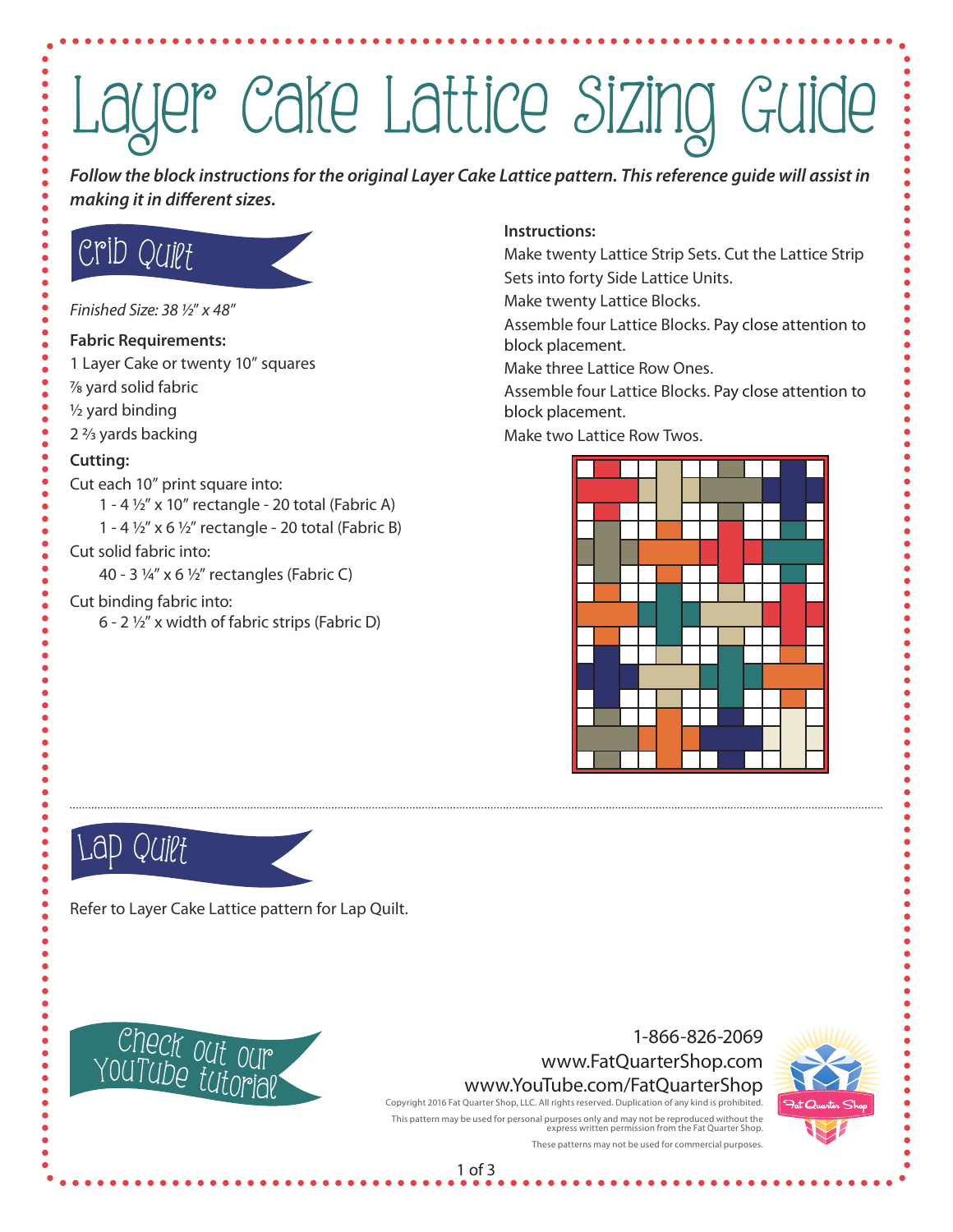# Layer Cake Lattice Sizing Guide

## Twi<sup>n</sup> <sup>B</sup>ed Quil<sup>t</sup>

*Finished Size: 67*" *x 86*"

#### **Fabric Requirements:**

- 2 Layer Cakes or sixty-three 10" squares
- 2 1/8 yards solid fabric
- 7/8 yard binding
- 5 1/2 yards backing

- Cut each 10" print square into:
	- 1 4  $\frac{1}{2}$ " x 10" rectangle 63 total (Fabric A)
		- 1 4  $\frac{1}{2}$ " x 6  $\frac{1}{2}$ " rectangle 63 total (Fabric B)

#### Cut solid fabric into:

126 - 3 1/4" x 6 1/2" rectangles (Fabric C)

#### Cut binding fabric into:

9 - 2 1/2" x width of fabric strips (Fabric D)

#### **Instructions:**

Make sixty-three Lattice Strip Sets. Cut the Lattice Strip Sets into one hundred twenty-six Side Lattice Units.

Make sixty-three Lattice Blocks.

Assemble seven Lattice Blocks. Pay close attention to block placement.

Make five Lattice Row Ones.

Assemble seven Lattice Blocks. Pay close attention to block placement.

Make four Lattice Row Twos. **Cutting:**